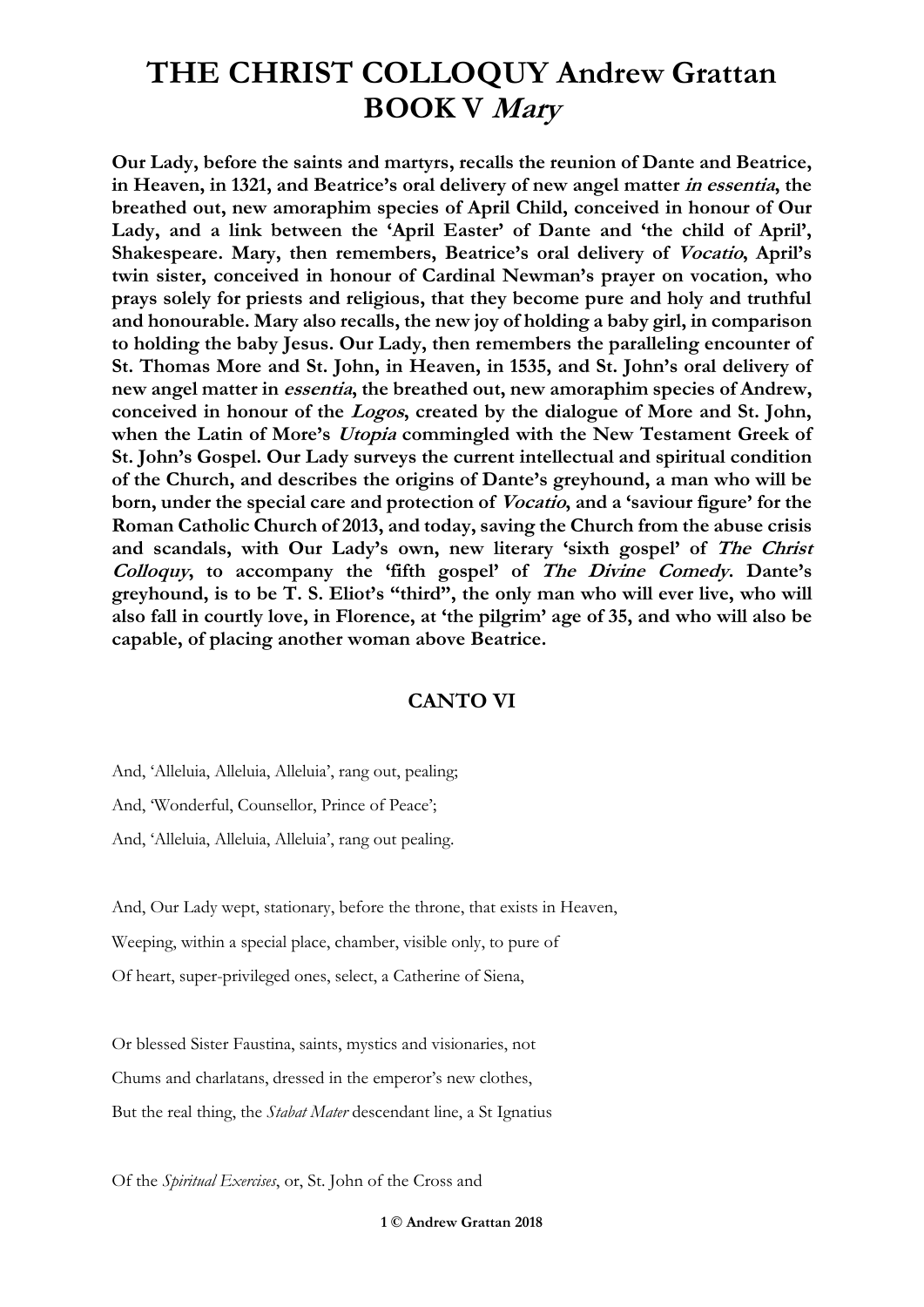*The Dark Night of the Soul*, or John Henry Newman, who had a Conscience and intellect, and delivered *Apologia pro Vita Sua*

To the press; not posers and preeners, producing reams of copy By Bullough's Cam, company men incorporated religious, yawn Rote learning, safe acquired at desk, in a lecture hall or seminar,

The second-hand book trade, of modern catholic spirituality, Where pop-up spirituality books, written in children's crayons, Are the common currency, dictated down, in cosseted hierarchy,

Of career religious, climbing a career ladder, to a *gnosis* of nowhere, Designed to *status quo* keep, Church of Christ waterlogged, all under, Uninspired, derelict, that all toe the line in happy sameness;

An MA in Spirituality conferred, when Jesus learned His temple Genius in the field, crucible furnace of the forty days and Forty nights, technicolour super-realistic, tested, by Father

And the wily one, prime academic panel, inspiring by his *animus*, Gospel of John, into St. John, and who starving, was tempted to Turn stone into bread, flat discus rock, to become bread of life.

And, 'Alleluia, Alleluia, Alleluia', rang out, pealing; And, 'Wonderful, Counsellor, Prince of peace'; And, 'Alleluia, Alleluia, Alleluia', rang out pealing.

And, within throne room of Heaven, chamber, where Heaven Mirrors reciprocated human perception, understanding, for, In the Father's house, there are many mansions, here is nexus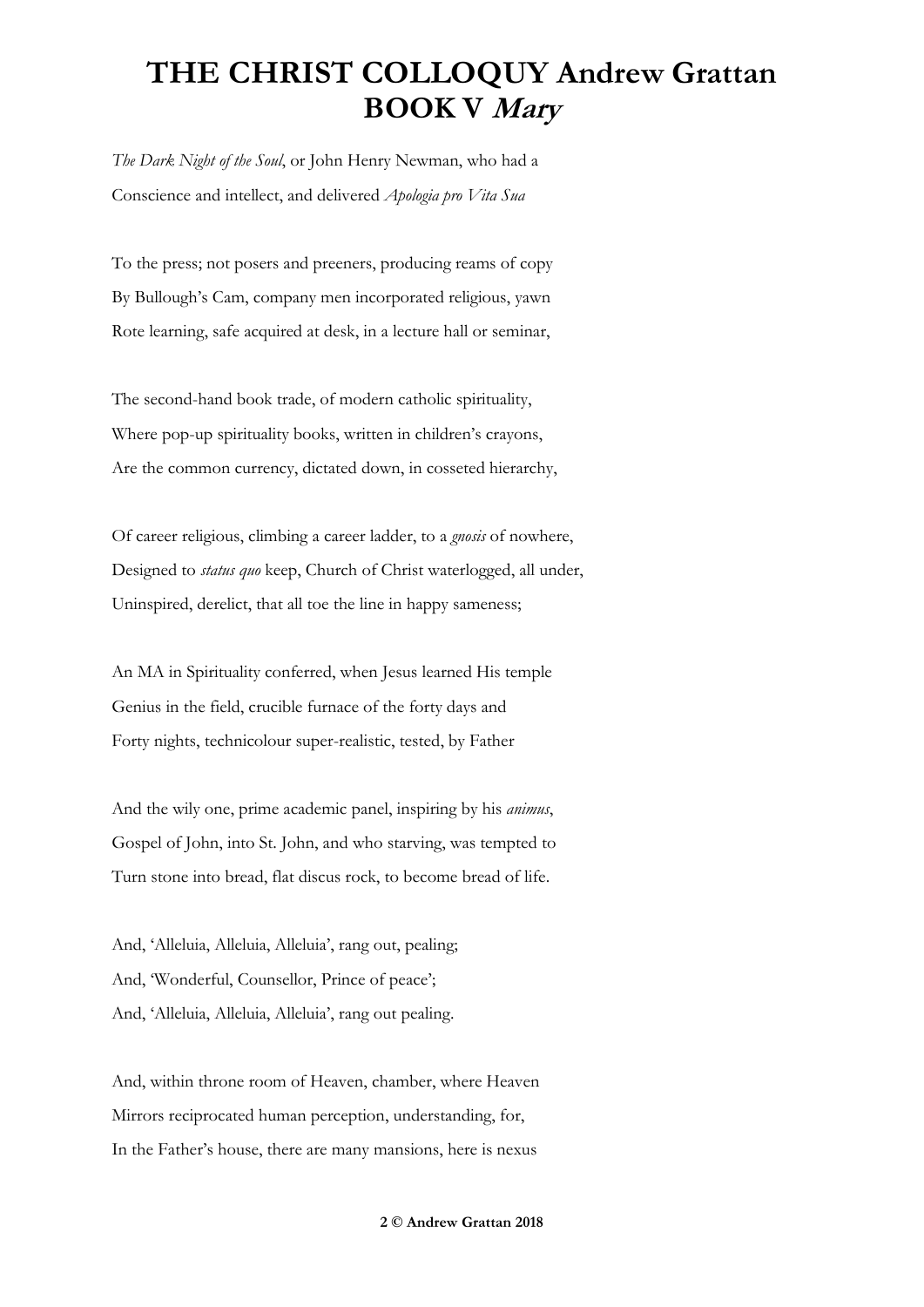Intersecting, bisecting human understanding, but no pigment Imprints lustrous depicting, gorgeous renaissance scene royal Enthronements, rich tapestries descriptive, jewel rich, in colouration,

As for an Albert and Victoria, dynasties of York and Lancaster, Hapsburg, and Mugello's Medici family, joined blood-lines dynastic, Cosmos of Cosimo, that thread circumference of the world, how

Deoxyribonucleic acid is disseminated, seeded, within a woman's Womb, and then new houses, spring created, whether Windsor, or An Austrian or Germanic line, Montagues and Capulets; but, in

Heaven, throne room is white-washed humble, low, and pleasingly plain. And, Our Lady weeping copiously, tears profuse cascading, down Her cheeks, coursing in currents, turned to silent St. Benedict:

'Benedict! Bea! What happy memory, when I saw oral delivery of The Aprilian babe, baby-angel essence, just as Jesus had breathed on Them at Pentecost, Holy Spirit, made manifest, in the upper room,

Bice breathing out sensationally, sweetest exhalation pure, of a Cordelia Heart, Bea, Exodus quick, in delivery of Wonka chocolate confection, Angel matter, to delight children's author Dahl, no labour birth pangs, out,

Cumulous cloud airiness, vigorous quick, as Shiphrah, Puah, midwives, Recounted to Pharaoh, Israelite women, quick in delivery on a Birthing stool, Bice pregnant, with angel matter, in nanosecond'.

And, 'Alleluia, Alleluia, Alleluia', rang out, pealing; And, 'Wonderful, Counsellor, Prince of peace'; And, 'Alleluia, Alleluia, Alleluia', rang out pealing.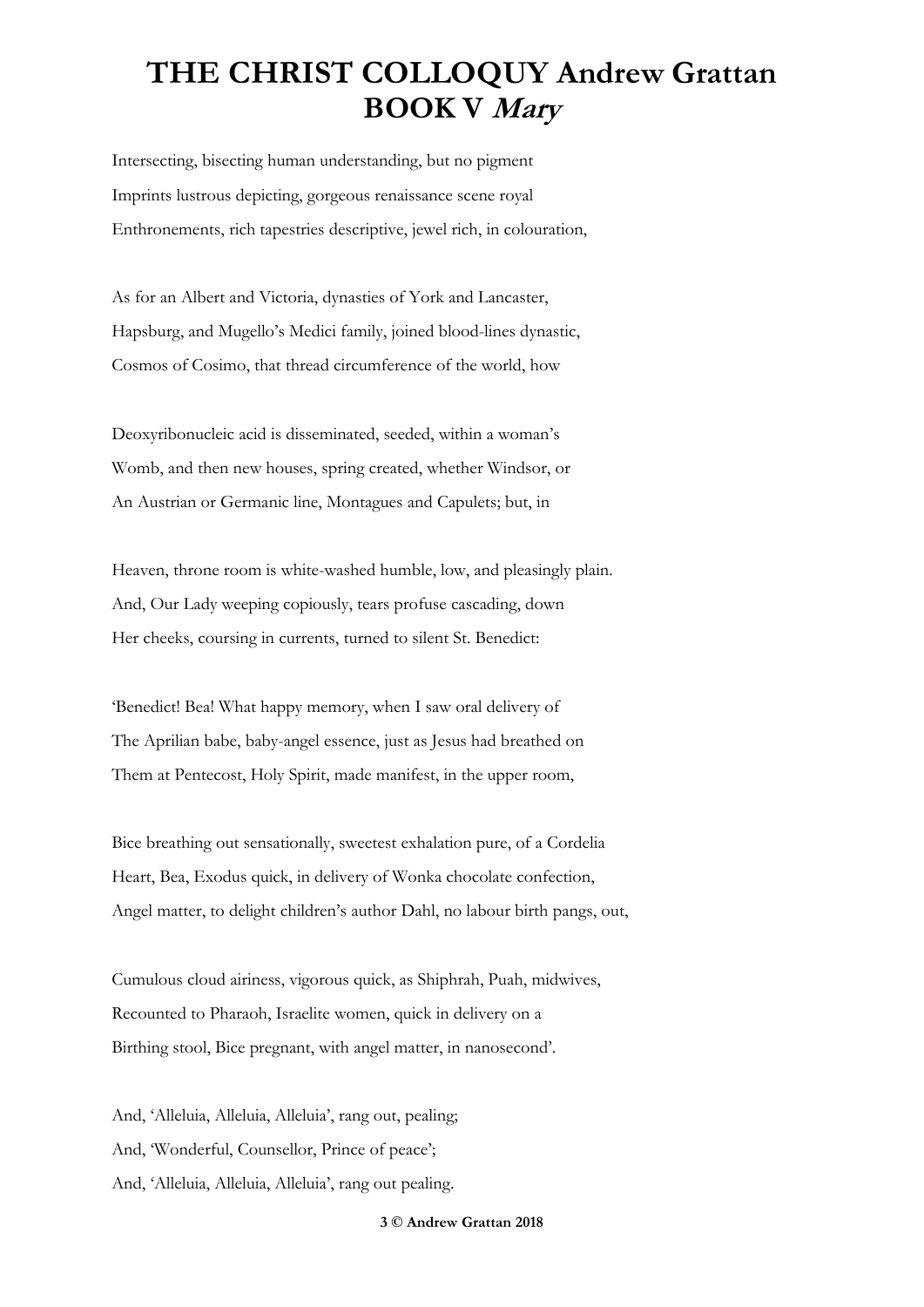'And, with but one look, of courtly love, from Durante, Exchange, infinitely more direct and powerful, than Aelred's arrow Of divine love, sourced in Tuscan genius' treatise mind and

Intelligence, that had created, *Il Convivio* and *De Monarchia*, Before worldly black oil, was Arabia refinery refined, into gold Of *La Commedia*; but *puritas* of *La Vita Nuova*, it was, held

Foremost in Dante's mind, saw, opaque angelic snowflake tissue, soar, Delivered from Bice's rosebud mouth, out, into atmosphere Of Heaven, to mingle with cherubim and seraphim, where it

Hardened, solidified firm, as a caterpillar becomes a butterfly, Escaping, flying from its chrysalis, and new species of angel, Heralded in Heaven, whispered alacritous, among the white

Robed army, who had shed their blood for Christ; and then Blessed Bea, maternal careful, delivered her baby, into my arms, Metamorphosized, in an instant, into a human baby girl, set to

Become, the flower girl of Heaven seven years, after she meets him, Squirming, crying and mewling, at first sugar onrush of life, that First stage made famous, by playwright's seven ages sequence

In his *As You Like It*, waiting for a mother's comfort, to be Cherishing, placating held, before cherubim and seraphim. What joy, what love, I knew, in holding a baby girl, at last,

I, who had held, but the baby boy of Jesus, and had never Known augmentation growth natural of a family, numerous, above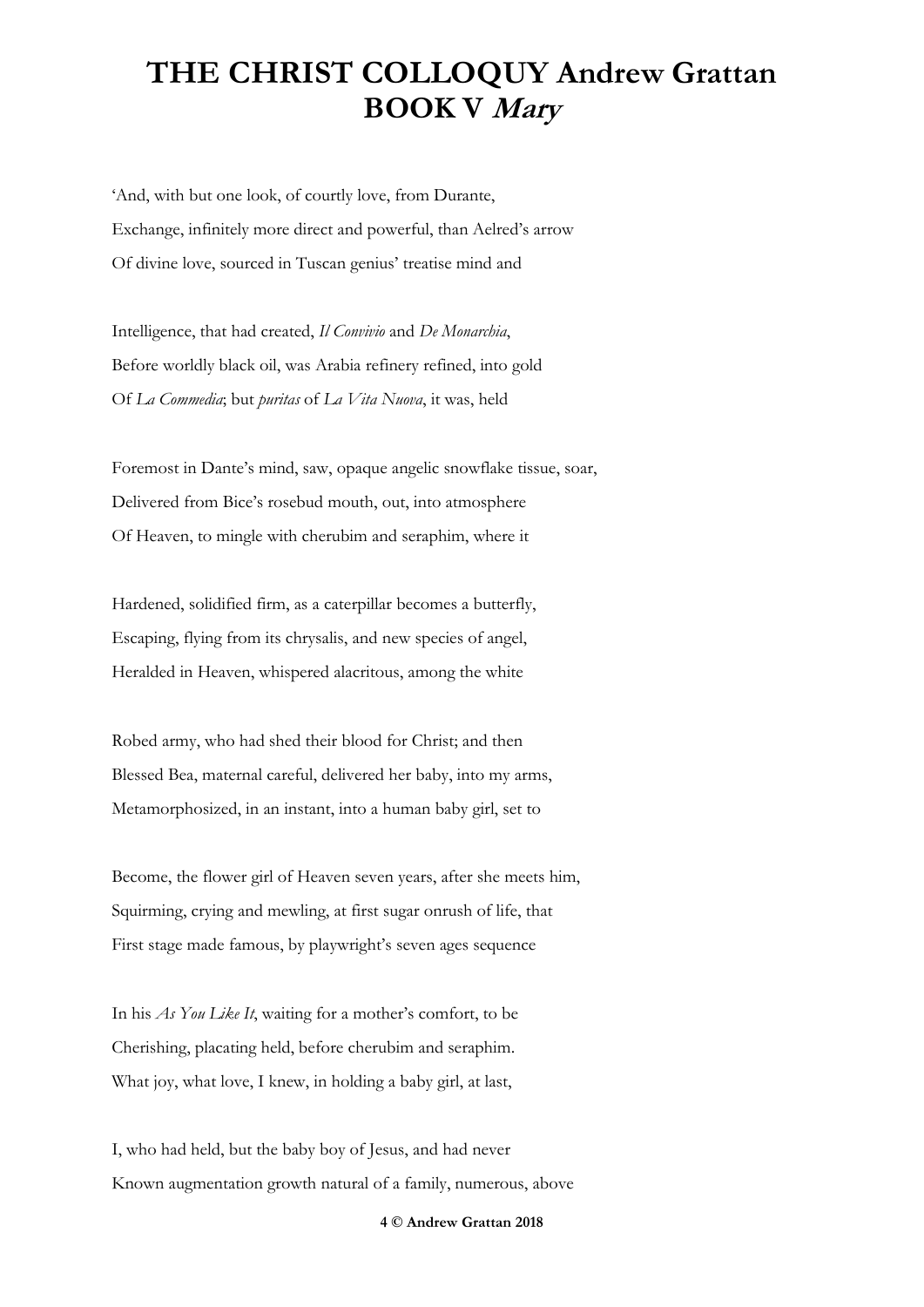The one child, cherishing pink biology, in comparison to the blue.

I, *theotokos*, and the virgin maid of Bethlehem, created, with but One purpose in life, to bear the Saviour, I, the Annunciation, As I love it most depicted, in high watermark of excellence,

Leonardo's mesh scene in Uffizi, that vortex of shape and Colour, guided onto canvas. And, she, all wonder of the saints, Bernard of Clairvaux, and myriads of distinguished names;

We three become bodily, as it had been in Bethlehem, and Dante and Beatrice, stood about me, until he would be elastic Snapped away, by lights, to begin his reward of eternal life;

They gathered round me, until I disclosed her babish middle, to Proud parents, and, offering her up to the poet, he taking her, witnessed, Flashed across her tummy, *First Folio*, in Shakespeare's spidery ink hand.

And, Durante pronounced named her 'April', after Easter Journey month, of his poem; and passing her, to her mother, Bea called her 'Child', as she said she was a true child of God;

Until, I snaffled her up, within my holding arms again, and Beatrice returned to the joy of eternal life, and Dante, after all his Suffering, and wandering in exile on earth, began to begin his.

Three hundred years, were but a whirlwind, and I the nurse maid, For all of them, as the flower of girl of Heaven lay before me, and By my side, and she became, infectious, intoxicating delight of all

Who came before her; even the Little Flower, came to play with her,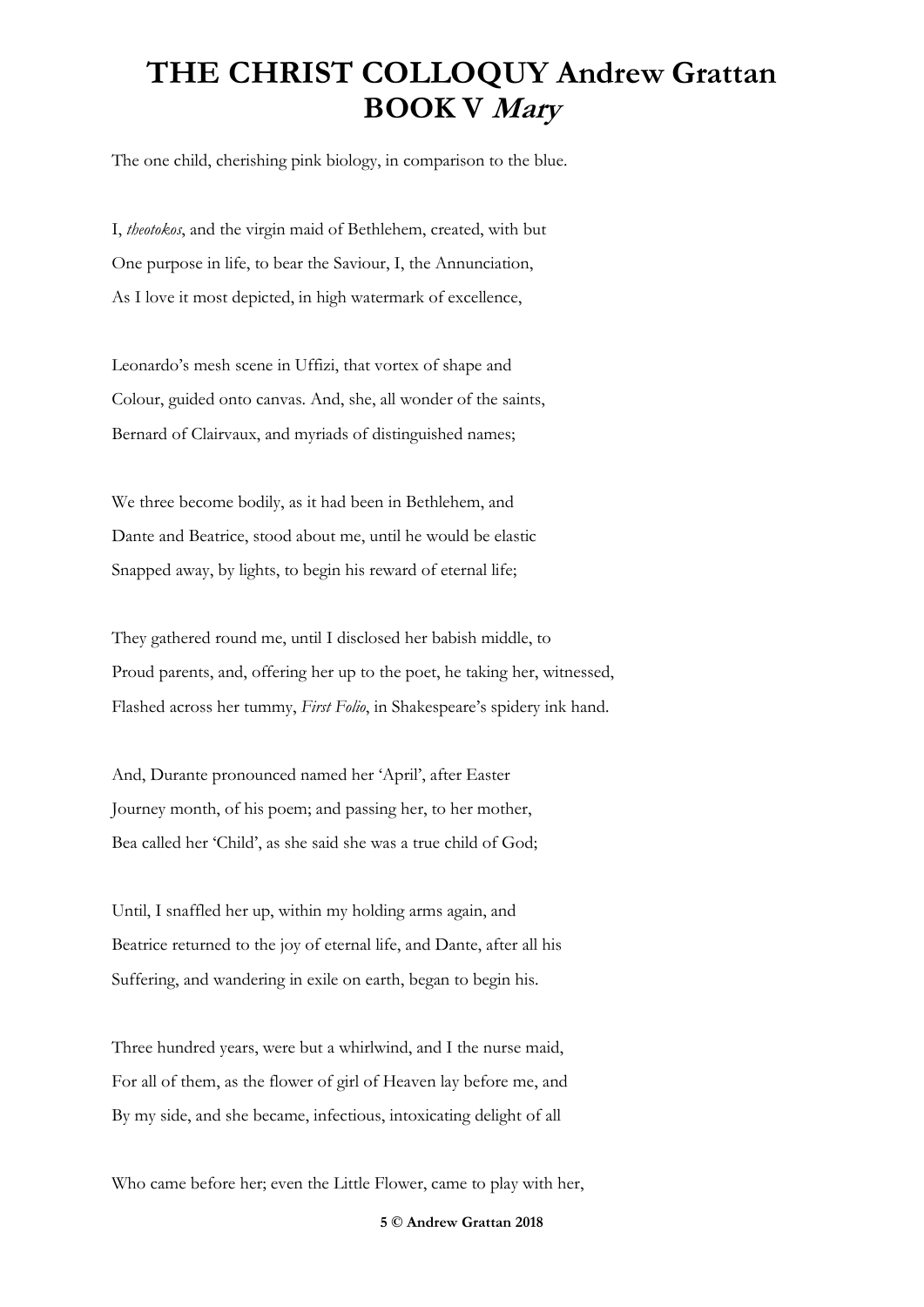Speechless before, that which was created by mind of the Florentine Poet, and all the stripling unknown novices, who had lived a life

Of unknown sanctity too, hidden from the world, by white veil And a grill. For, there are many paths to sanctity, the wick, bright, Short life, lived within garland Carmelite convent enclosed,

Or hard years of scholarly thought, of Jerome or Augustine, That would Vulgate backbone the world, supply her with lava Strata and civilization, the steepled hands, and the book spine.

Then, I can recall, in seven blocks of three, but plain English Prose, no worked and wrought, rhyming Florentine Italian, when Hooded executioner's blade, slipped upon neck of my lawyer

And High Chancellor of England, Blackfriars bridge, that dismal Gallows day, author of *Utopia*, Lucian witty humour of ancients In so learned a man, as Thomas; and Heaven felt the wound, with

Milton's earth, sighing, that all was lost, sighing, with Durante's Sighs of courtly love; and soon before me, was form of More, Wrapped up rapt, intent, in exchange locution and dialogue, with

St. John, 'in the beginning was the word', engaging with More's one word of 'gold', in Latin, from *Utopia*, and New Testament Greek, combined with parsed legal Latin and English,

Until Gospel breathed out, bundle of short, sharp breaths, and Oxygen of life, was created in new amoraphim, a rainbow of light In seven colours, refracted in spectrum of the chrysalis of this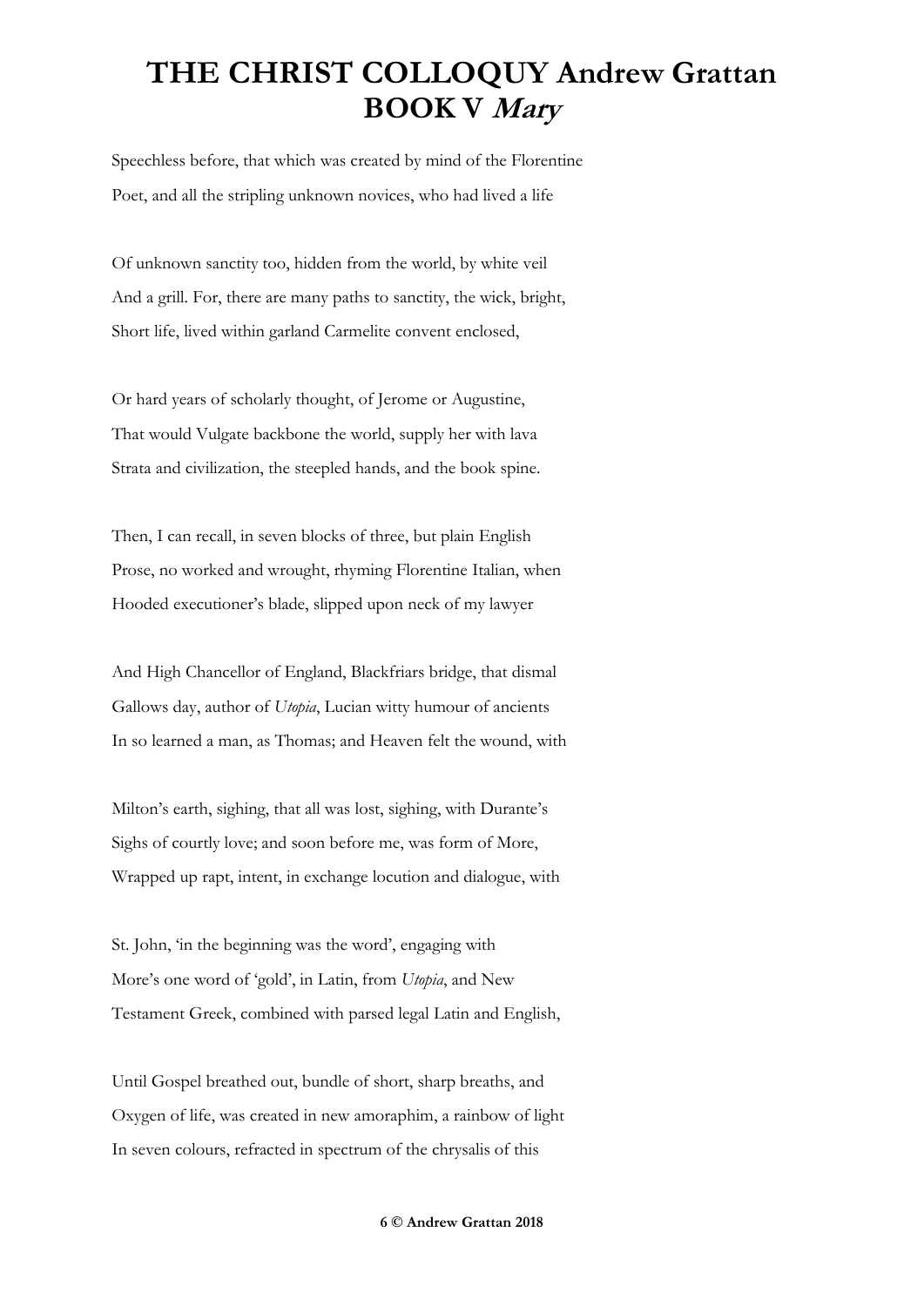New angel tissue fluttering; and the manger of light, was transformed Before me, and I looked to that basket, that bore so many memories Of Bethlehem, while a new baby boy blue, struggled manfully in my arms,

Snuggling for safety. And, I knew, what was to come, what priests And religious, would do, to very children whom I love, massacred in my New Herods' slaughter of the innocents; and *Logos* silent beside me,

I, Mary, holding More's gold in my arms, quintessence of magi gift, *logoi* Of the *Logos*, bright, baby tissue of 'the sixth gospel' lightsome, and I, who had once held the Saviour, foreknowing the shipwrecked Church,

Of *anno domini* two thousand thirteen, holding, the humble saving, in my arms'.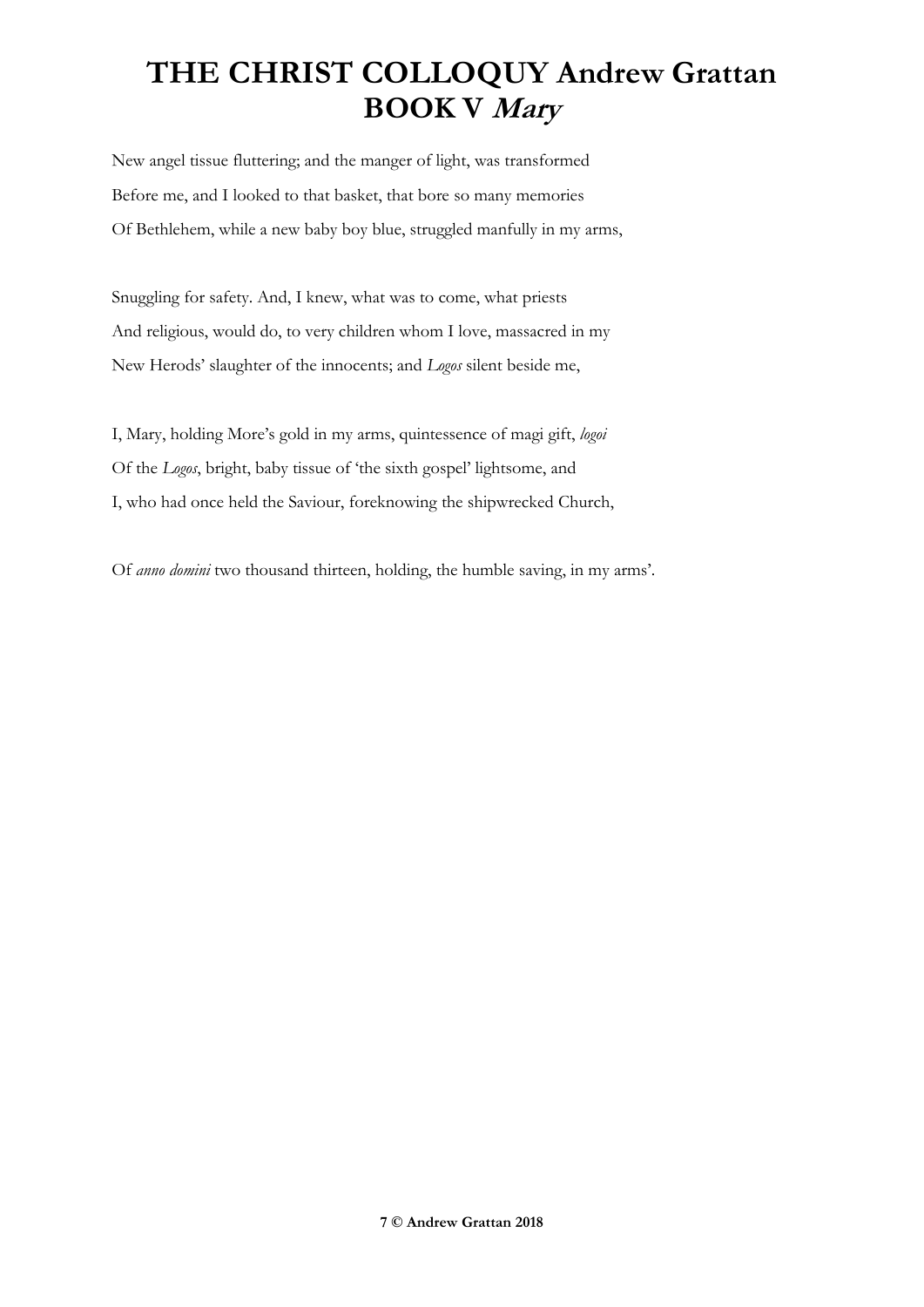#### **CANTO VII**

And, 'Alleluia, Alleluia, Alleluia', rang out, pealing; And, 'Wonderful, Counsellor, Prince of Peace'; And, 'Alleluia, Alleluia, Alleluia', rang out pealing.

'Benedict! Bea! Durante! What joy it was for me, when I lay those Two split babes together, climbing up, writhing at my chest, struggling For space and life, in basin at my toes, where fibres of gold spark,

Flashing, like Trieste antlers, glint in light of Heaven, to make a Pair, to the manger of Bethlehem; and I saw rolling blur of blue And pink, seismic struggle together, clinging for comfort and hold.

And April, flung her chubby arms, around neck of her twin And settled down next to him, for peace and security, as any Earthly baby twins, in a cot; and he, the boy, wrapped his stubby

Legs around her, and clung to her tummy, where once, words *First Folio* had flashed across her middle, while their laboured breathing Settled to a peaceful lull, rush of breath, settle, to a whisper.

And, I wept, to see, blue and pink, blissful, idyllic, at peaceful Baby sleep, who had known sorrow, of nursing predestined Saviour, Ransom, born to die, and I could only marvel at life, of my new family.

Thus, what say you, then, Europe? For, now, my Son's Church Is low, and disowned priests and religious, have brought me, To my praying knees, that there is a very Gethsemane of widowhood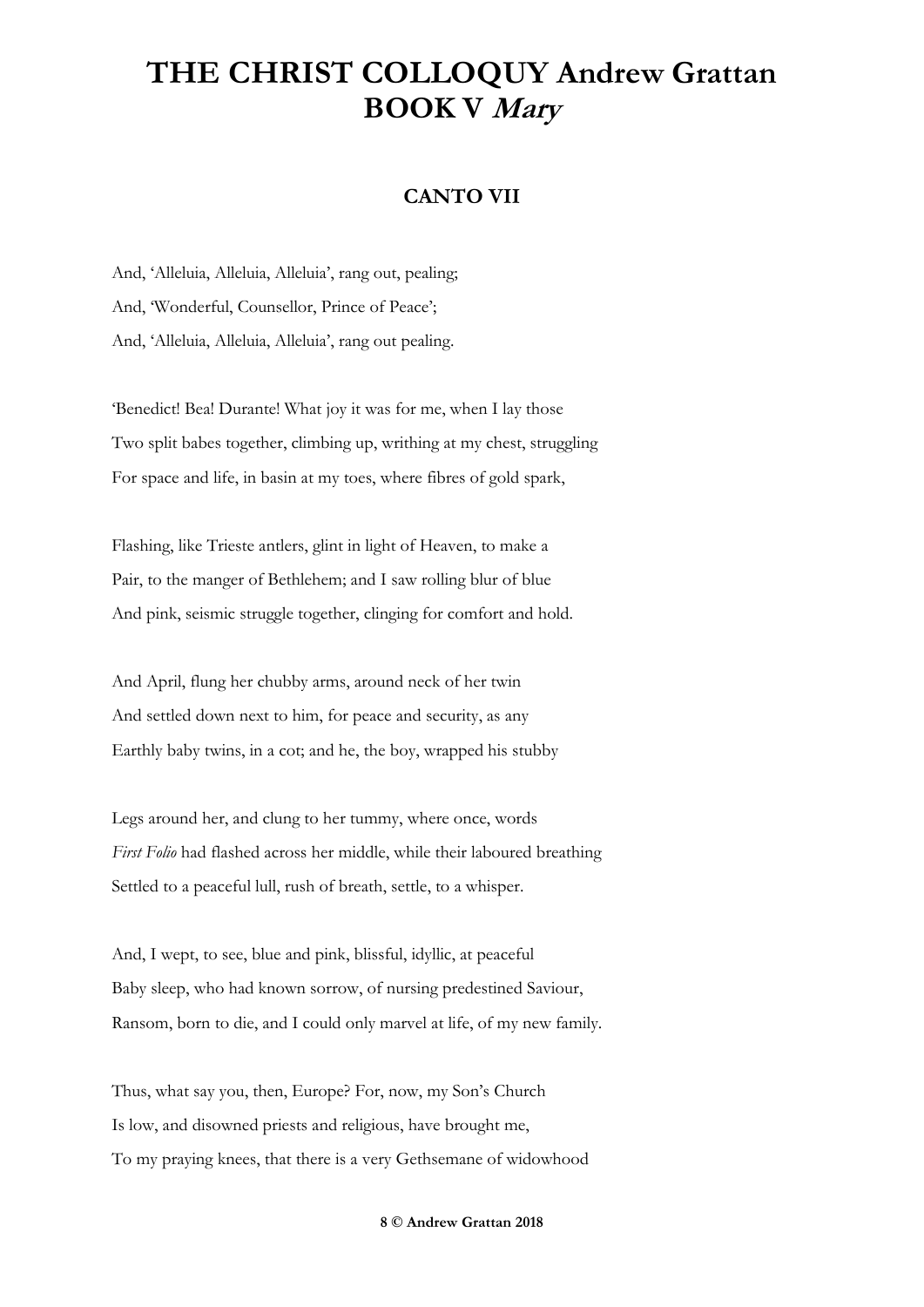In my heart, and I am bereft and alone, as Jesus in the agony In the garden, when he asked that this cup be taken from him; For His men, have turned my Church, into poor widow with the cup.

It is time, to sprinkle star dust, upon the earth again, as when saints' Steps slipped upon the soil, when Bede volumed in Jarrow, And Francis of Assisi, Mary Poppins fed the birds, from fingertips.

It is time, to alchemy create, the man, who will be born, with but one purpose Upon earth, as I, born to bear, he born, but to parallel papacy, Poet of *The Divine Comedy*, cede, to poet of *The Christ Colloquy*;

He, Grey, to save the Church, save my Church, save my Son's Church, Return me, to my pristine whiteness. It is time, for the poet's prophecy To be fulfilled, meek hunting hound, to return tub of Peter,

Rudderless, capsized, to Cowes yacht sprint excellence, and crew her, With Jason and the Argonauts terrific, not abusers and careerists, Who serve themselves and not my Son and Me; and it is season

Time, to quicken the blood, of this J. Alfred Prufrock of the Church, To use terminology of Harvard Norton poet American, who idolized Alighieri, a patient infected with diseases, and lying etherized

Upon a table, time, to raise my Lazarus of Jesus, from Joyce's dead. For, whole body of the Church lies icy, cold as Christ's Gethsemane Tomb, and massacred of Milton's Piedmont sonnet majestic, must be

Firenze *duomo* spliced, with April children of new *vox*, from the Strand; For my holy children have been slaughtered, and all there is, for us to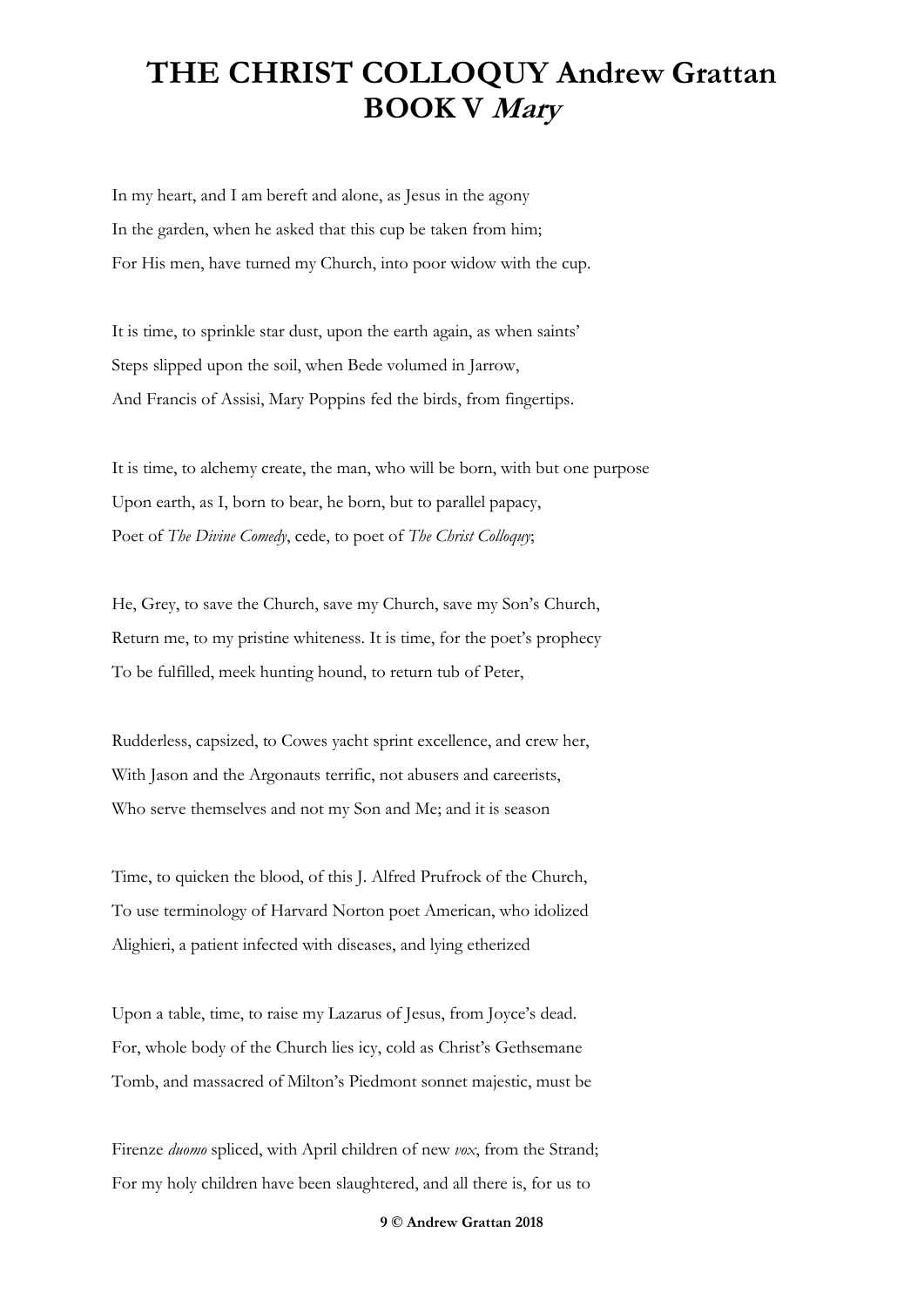Do in Heaven, is weep with women of Jerusalem, and lay the lilies.

For, the modern Church, truly is a waste land, and Hofgarten T. S. Eliot, Must final have his "third", before all, is Plurabelle lost, alla stranger, For good, globe's sun, slip forever, below horizon, does not rearise

In morning, in a widow's mourning. Dante and Shakespeare, are To become, an heroic triumvirate, and the divine spark alone, when God the Father tipped a finger to Adam, upon ceiling of the

Sistine Chapel, that the artist Michelangelo recorded, can salt Dead sea of my Church back to life; and April Easter candle flame Of courtly love, is to be reignited in Florence, divine spark,

That will bring the body of the Church back to life, as we women Knew in garden of Gethsemane, on morning of resurrection, Privileged few, to have known Jesuanic, from a child, shocking

Pink of courtly love, to become blood red of Prufrock's artery alive; And modernism and postmodernism, are to be dead too, Words, to be returned, to blue blood-line of the canon.

The triumvirate of Michelangelo, Leonardo and Raphael, Greatness in pictorial art, at last, is to be paralleled in print, by The triumvirate of Dante, Shakespeare and the "third";

And *logos* of the *Logos*, will begin rewrite, of very name of Christ, In slight *Christ* novel, at twenty-seven, novice in Jerusalem, Until he hoist cross beams preparation, upon his shoulders,

A love song to Christ, in *The Christ Sonnets*, in Rome, and burn of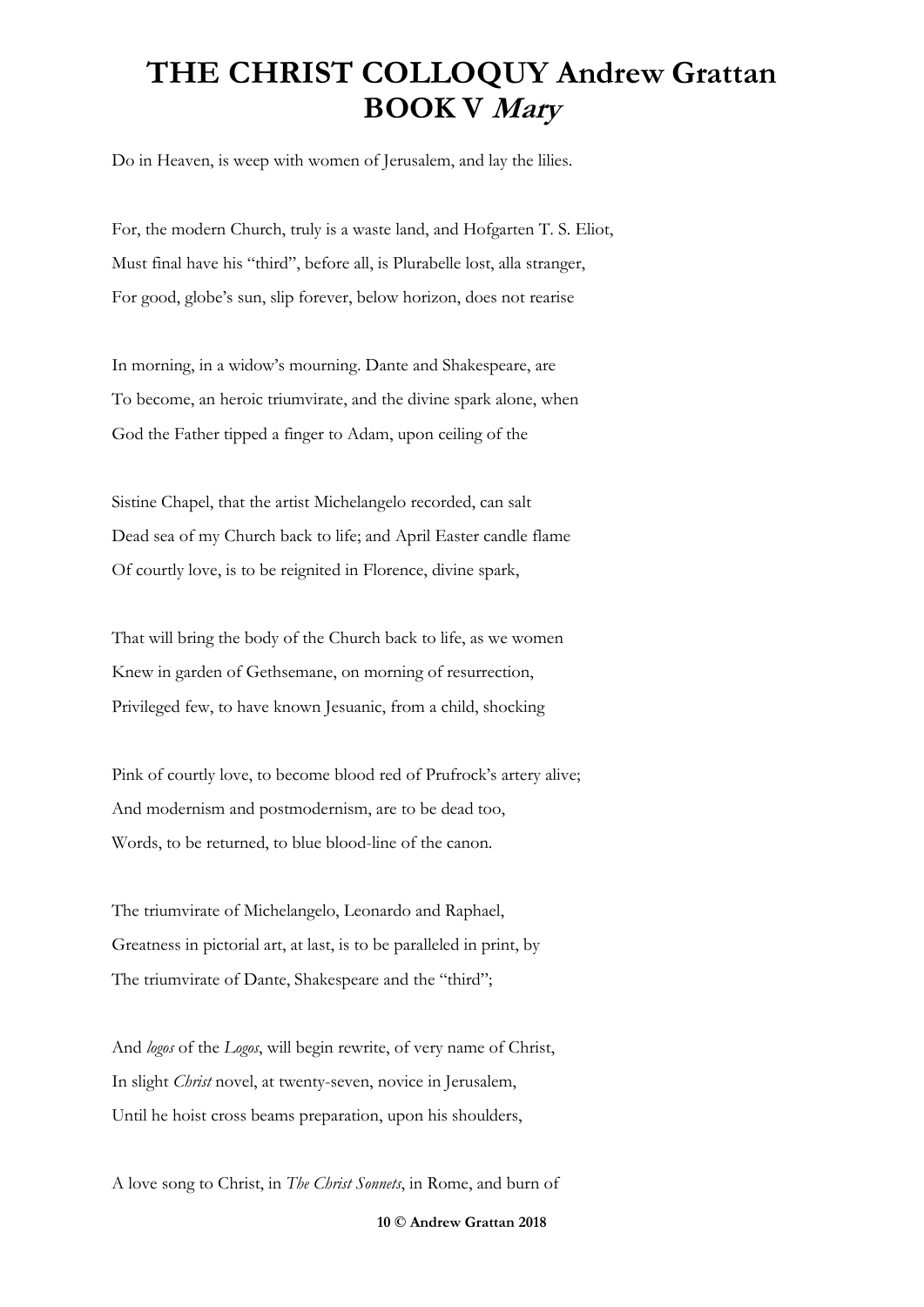Courtly love in Florence, produces product, of Oxford Movement's dictum, "To live is to change, and to be perfect, is to have changed often".

And it is time, that a *colloquium* accompany a *commedia*, No second spring, Christendom awake, no cigar smoke and Old ideas, but New York journalistic Wolfe's, "the right stuff"',

That my tabloid gutter Church, shall be a broadsheet again, And my spirit soar, via ashes, of Bread Street eagle's pupil, when City of renaissance, plaster casts, divine David of the Psalms

With Michelangelo's marble David, and the thirty-five man, Hoists my Son's Church upon his back, like King David, a kid, slung Upon his shoulders, reconsecrates my Son and I, glorious, again;

He, Ascension, I, Assumption, Exsultet elevates our names, in Cruellest month, with 'gospel sixth', composed of sweetest cedars And limes of Lebanon, from English pine, that the Chair of Peter,

Termite infested with careerists and paedophiles, riddled with Bore holes, become darkest, sound mahogany again; and wood love, For a holy English choirwood, will return wood to the Wood.

So, in this twenty-eighth, of my three line segments, my Morean legalistic ordered thoughts, I must began display of poplar, Who will know, to live is to change, be perfect, have changed

Often, until his breath is balm bathed in love and peace. When he is a child, he will speak, think, reason, like a child, until he Becomes Birmingham's changed man, puts away childish things;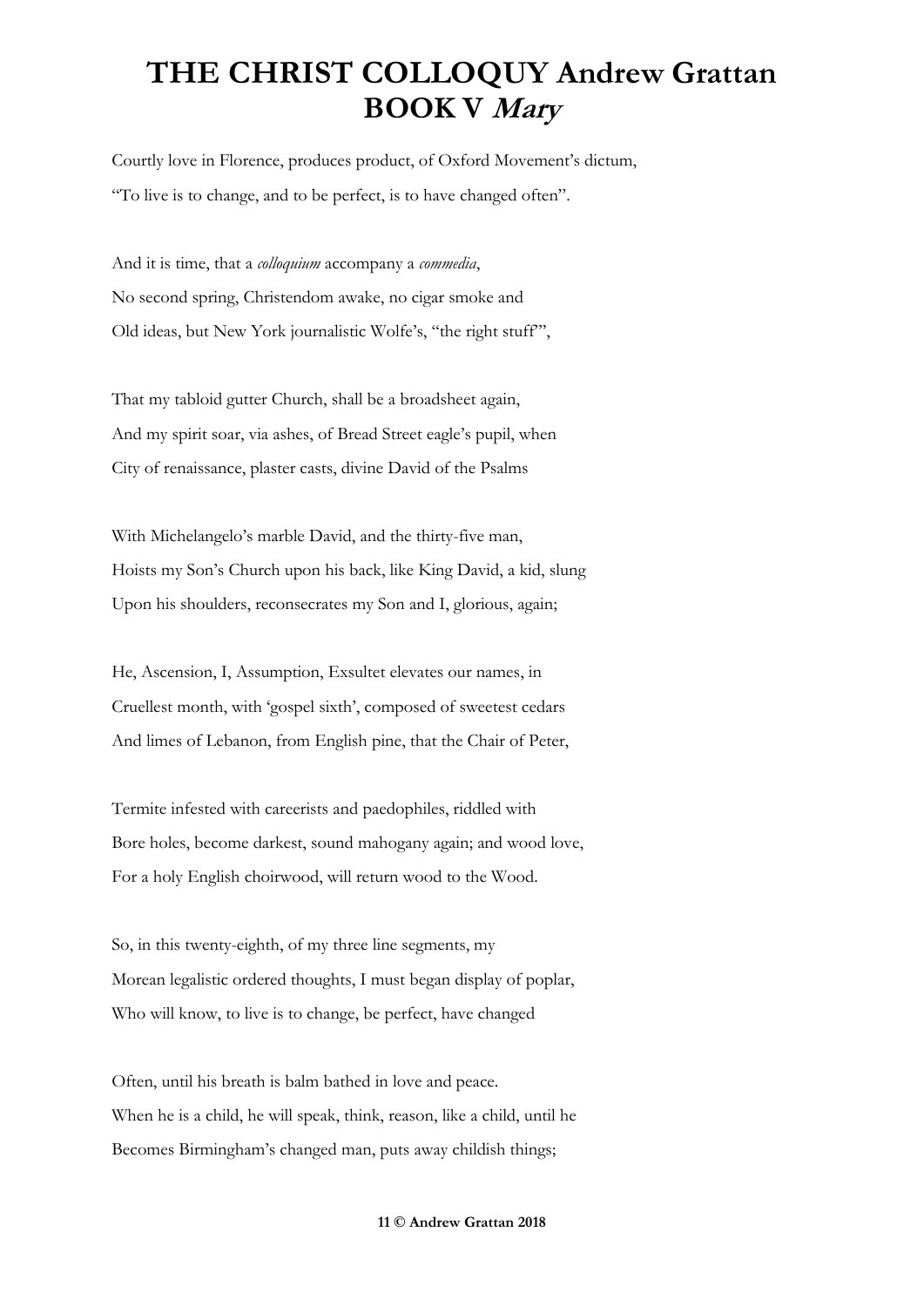Born, the greyhound will be, between felt and the felt; Born, between books and books; born, he will final be, in year Of two papacies, year of Pope Francis and Pope Benedict XVI.

At eleven, he will begin learn, own English tongue, in Coleridge's Xanadu of *Kubla Khan*, until maturation, *Lycidas*, is known, adjacent Milton's Pandemonium, cold classic corners architectural, Brentwood

Cathedral; until post-adolescent, Carmelite Latinity, settles within him, And he begins widen out, parabola of speech, in lecture hall of Jesuit Gregorian in Rome, *seniores* and *iuniores* of summer language, at

Porta San Pancrazio. In sweet naivety, at twenty-five, More's Wight utopian isle, will downpour tempest tropical upon him, as he Sees silver sphere of tabernacle, Shakespeare's globe earth ball,

Chrysolite, suspended like Eco's Foucault's pendulum, above Altar of the Solesmes abbey, where holy dark choirwood, Eternally cleanses Dante's dark wood of Florence, washed in intricate

French chant, treading, in footsteps, of More's own journey spiritual And intellectual; until he sees William Blake's heavenly Jerusalem, and Green and pleasant land in Berkshire, where bow of Noah's ark,

Crests and breaks, upon frontage of the abbey church, and he will Begin return of the *logos* to the *Logos*, in postulant April Eastertide, merge *At A Vacation Exercise* with Gregorian Chant, that something

Beautiful, might Mother Teresa be made, for God, at abbey church Daughter paired, with house of highest Ample, where St. Augustine's City of God, squats sited, within peaceful bubble of the valley.